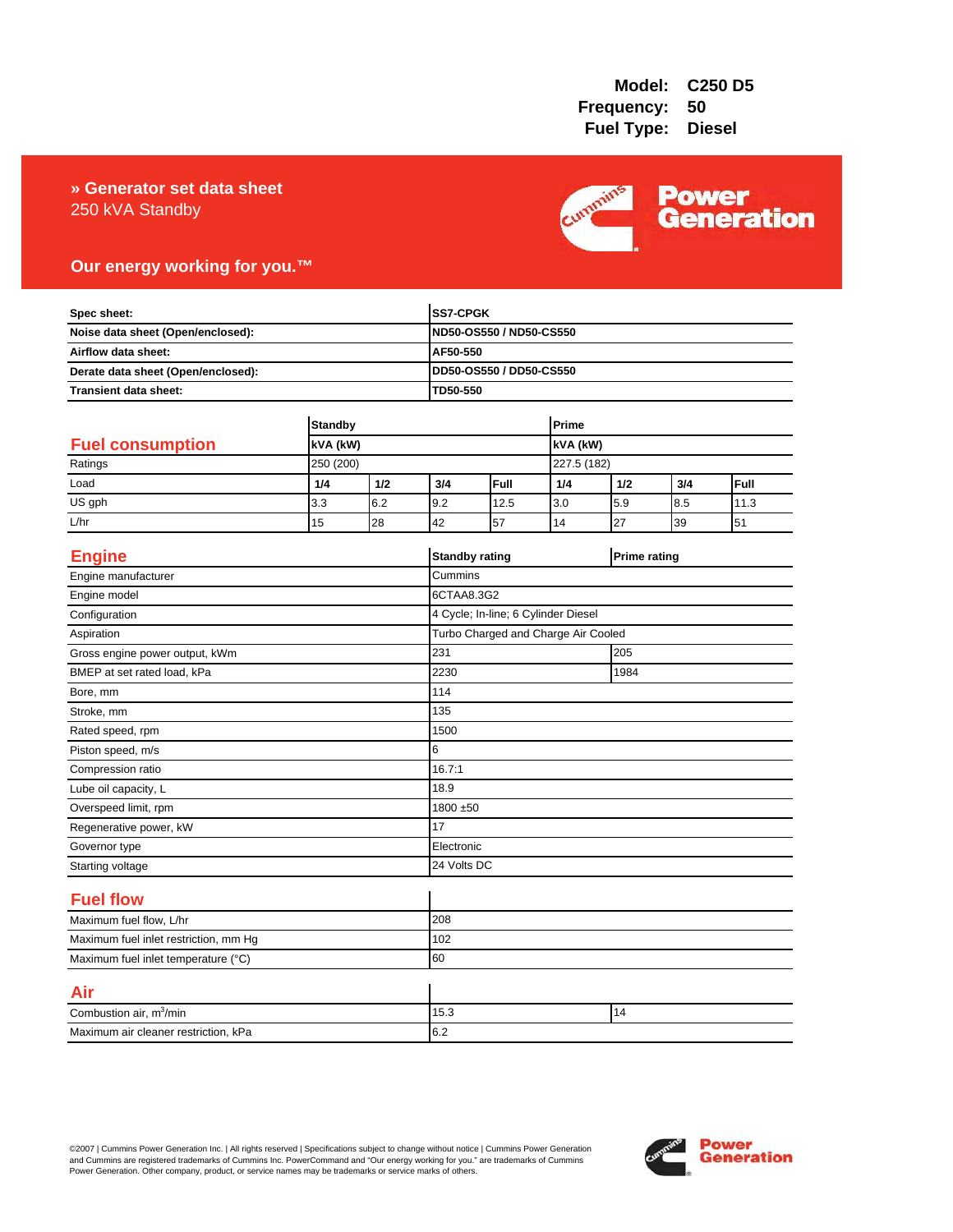| Exhaust                                   | <b>Standby rating</b> | <b>Prime rating</b> |
|-------------------------------------------|-----------------------|---------------------|
| Exhaust gas flow at set rated load, m/min | 40.9                  | 35.8                |
| Exhaust gas temperature, C                | 565                   | 548                 |
| Maximum exhaust back pressure, kPa        | 10.2                  |                     |

 $\overline{\phantom{a}}$ 

### **Standard set-mounted radiator cooling**

| Ambient design, C                                 | 45   |      |  |
|---------------------------------------------------|------|------|--|
| Fan load, KW <sub>m</sub>                         |      |      |  |
| Coolant capacity (with radiator), L               | 12   |      |  |
| Cooling system air flow, m3/min @ 12.7mmH2O       | 5.85 |      |  |
| Total heat rejection, BTU/min                     | 6722 | 5759 |  |
| Maximum cooling air flow static restriction mmH2O | 19.1 |      |  |

# **Open set derating factors kVA (kW)**

Note: Standard open genset options running at 400V, 150m above sea level. For enclosed product derates, please refer to datasheet - DD50- CS550.

|                | $27^{\circ}$ C | $140^{\circ}$ C | 145°C         | $150^{\circ}$ C | $155^{\circ}$ C |
|----------------|----------------|-----------------|---------------|-----------------|-----------------|
| <b>Standby</b> | 250 (200)      | 250 (200)       | 242.5 (194)   | 235 (188)       | 200 (160)       |
| Prime          | 227 (181.6)    | 227 (181.6)     | 220.5 (176.4) | 213.6 (170.9)   | 181.9 (145.5)   |

| Weights*            | Open | <b>IEnclosed</b> |
|---------------------|------|------------------|
| Unit dry weight kgs | 1940 | 2700             |
| Unit wet weight kgs | 2000 | 3589             |

\* Weights represent a set with standard features. See outline drawing for weights of other configurations

| <b>Dimensions</b>                | Lenath | <b>Width</b> | <b>Height</b> |
|----------------------------------|--------|--------------|---------------|
| Standard open set dimensions     | 2686   | 1300         | 1547          |
| Enclosed set standard dimensions | 3581   | 1360         | 2170          |

### **Genset outline**

### **Open set**



#### **Enclosed set**



Outlines are for illustrative purposes only. Please refer to the genset outline drawing for an exact representation of this model.

©2007 | Cummins Power Generation Inc. | All rights reserved | Specifications subject to change without notice | Cummins Power Generation and Cummins are registered trademarks of Cummins Inc. PowerCommand and "Our energy working for you." are trademarks of Cummins<br>Power Generation. Other company, product, or service names may be trademarks or service marks o